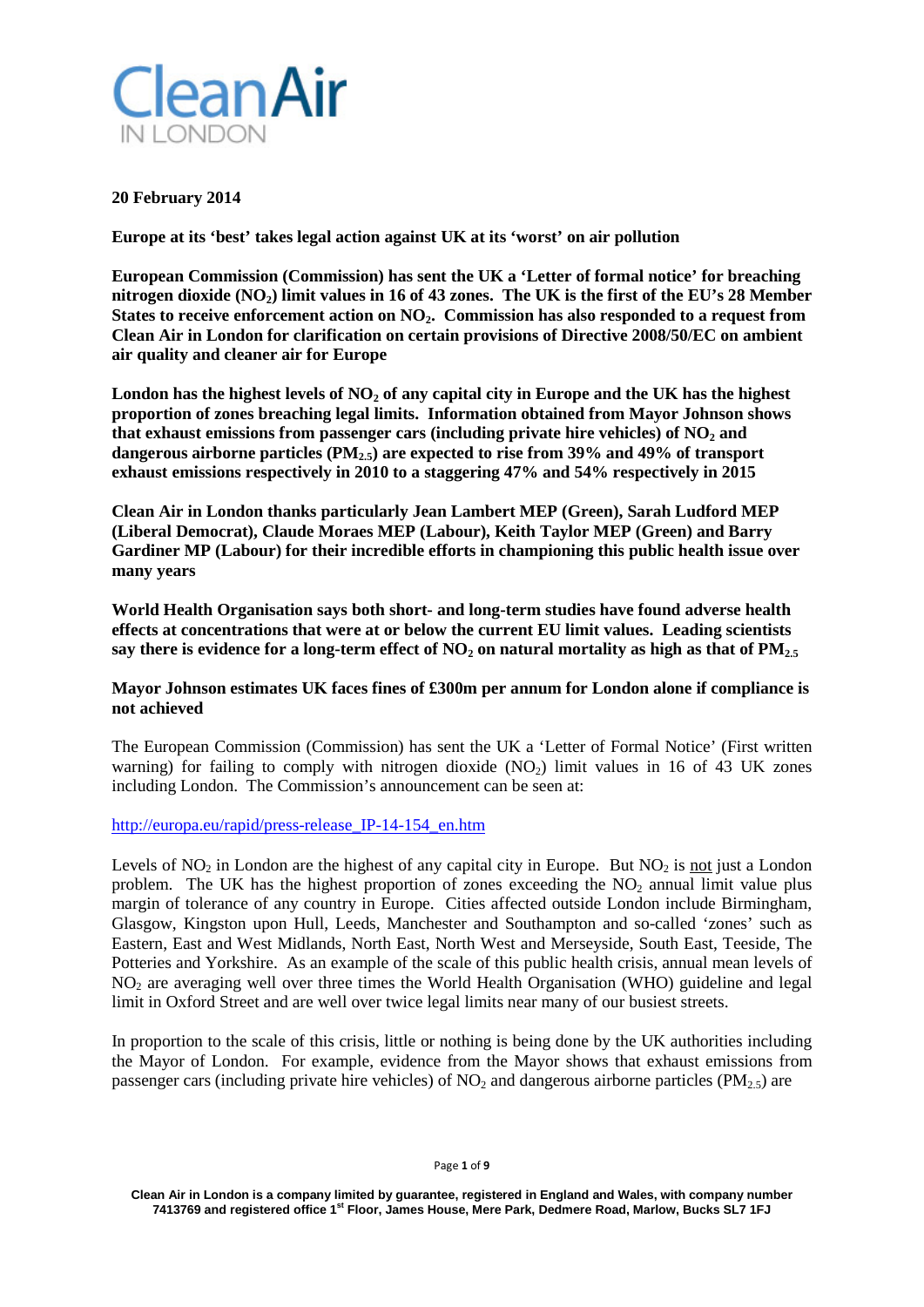

expected to rise from 39% and 49% of transport emissions respectively in 2010 to a staggering 47% and 54% respectively in 2015.

Today's legal action follows the announcement of the Commission's Clean Air Policy Package on 18 December which committed to two general objectives to attain air quality levels that do not give rise to significant negative impacts on, or risks for, human health and the environment:

- to ensure compliance with present air quality policies, and coherence with international commitments, by 2020 at the latest; and
- to achieve substantial further reduction in health and environmental impacts in the period up to 2030.

It also follows the Supreme Court judgment in May 2013 that ruled the UK is breaching  $NO<sub>2</sub>$  limit values in 16 of 43 zones. The Supreme Court also referred ClientEarth's case to the Court of Justice of the European Union (CJEU) for a ruling on next steps including 'remedies'. Clean Air in London (CAL) understands the UK is the first of the 28 Member States in Europe to receive a 'Letter of formal notice' on  $NO_2$ , perhaps as a direct result of the Supreme Court judgement. Today's legal action also responds to CAL's formal complaint to the Commission dated 15 January 2012 about widespread breaches of air pollution laws in London and efforts by the Government to mislead the Commission.

A 'Letter of formal notice' is the first step of the formal five stage infraction process to enforce European laws. It is now often preceded by an EU Pilot 'investigation' that may last several months. Member States are typically given two months to respond to a 'Letter of formal notice' after which the Commission can send a 'Reasoned opinion' (final written warning). Two or more months after that the Commission can choose to refer the case to the CJEU for a ruling. Thereafter, if the Member State fails to comply with the CJEU's ruling, the Commission can return to the CJEU seeking lump sum and daily fines against the Member State. Mayor Johnson has estimated these fines could total £300m per annum per pollutant for London alone.

# **Clarification on certain provisions of Directive 2008/50/EC**

In a closely related development the Commission responded yesterday to CAL's request for clarification on certain provisions of Directive 2008/50/EC. The Commission's response states:

"The authoritative interpretation of EU law is the prerogative of the EU Court of Justice; subject to that caveat, your understanding of the Directive largely coincides with the way we would interpret the relevant provisions, if requested by the Court. In particular:

- 1. The obligation to achieve compliance with the limit values includes the obligation to maintain such air quality status once compliance is achieved (Article 13, first paragraph).
- 2. With the only three exceptions listed in Annex III (Section A, paragraph 2), limit values must indeed be complied with throughout the territory of any given air quality zone, and compliance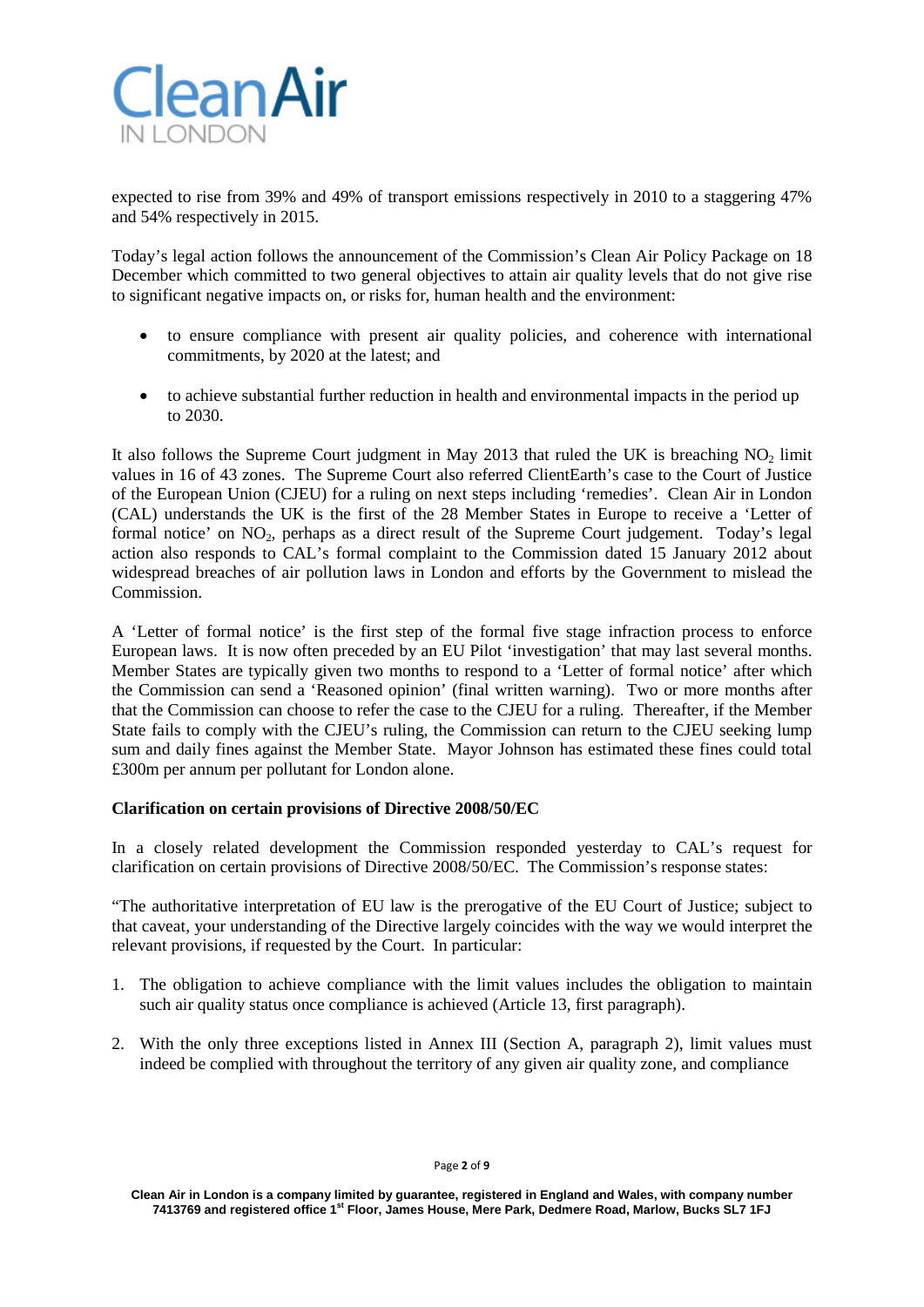

- 3. should be not be determined nor assessed as an "average" of concentrations measured in different locations within the same zone.
- 4. Unlike target values, which create an objective to be achieved "where possible" or "where not entailing disproportionate costs", limit values create an obligation of result which is unconditional and absolute, irrespective of costs (Article 2, paragraphs 5 and 9).
- 5. Where air quality is already good, Article 12 of the Directive applies. This provision spells out in legal terms the "non-deterioration" principle, according to which Member States shall not only maintain the levels below the limit values, but also "endeavour to preserve the best ambient air quality compatible with sustainable development".

"Finally, I have no objection to the disclosure or dissemination of this letter, to whom it might concern."

This clarification confirms that Mayor Johnson has repeatedly misunderstood the requirements of Directive 2008/50/EC including during the removal of the western extension of the congestion charge and in his plans for the Olympic Route Network. CAL is therefore publishing today the Commission's excellent, timely and authoritative letter and will be drawing it to the attention of the Mayor, the Government and others.

### **Repeated failures**

The UK has failed repeatedly to comply with  $NO<sub>2</sub>$  limit values in legislation since 1999 to be complied with by 1 January 2010. These failures include:

| Taking no action to comply by 2010                                        | Failed |
|---------------------------------------------------------------------------|--------|
| Not applying for a time extension to 2015 for 16 zones                    | Failed |
| Frequently misleading the European Commission                             | Failed |
| No national plan to comply as soon as possible                            | Failed |
| No London plan to comply as soon as possible.                             | Failed |
| Defra losing to ClientEarth in the Supreme Court                          | Failed |
| Successive Governments encouraging the purchase of diesel vehicles        | Failed |
| London having the highest $NO2$ of any EU capital                         | Failed |
| UK having highest percentage of zones breaching limits                    | Failed |
| 1.7 million Londoners exposed to illegal levels of $NO2$ in 2012          | Failed |
| $NO2$ hourly limit value breached within five days in 2014                | Failed |
| Treating limit values with contempt when removing M4 bus lane             | Failed |
| Not warning the public about the dangers of $NO2$                         | Failed |
| Not reducing city $NO_2$ levels (rain reduced background $NO_2$ recently) | Failed |

#### **Health**

The Government and the Mayor have downplayed the health impacts of  $NO<sub>2</sub>$ , failing to mention that it is the only 'modern' molecule within the whole gaseous component of air pollution subject to WHO guidelines and legal limits. Whereas the particle component of air pollution is regulated by its total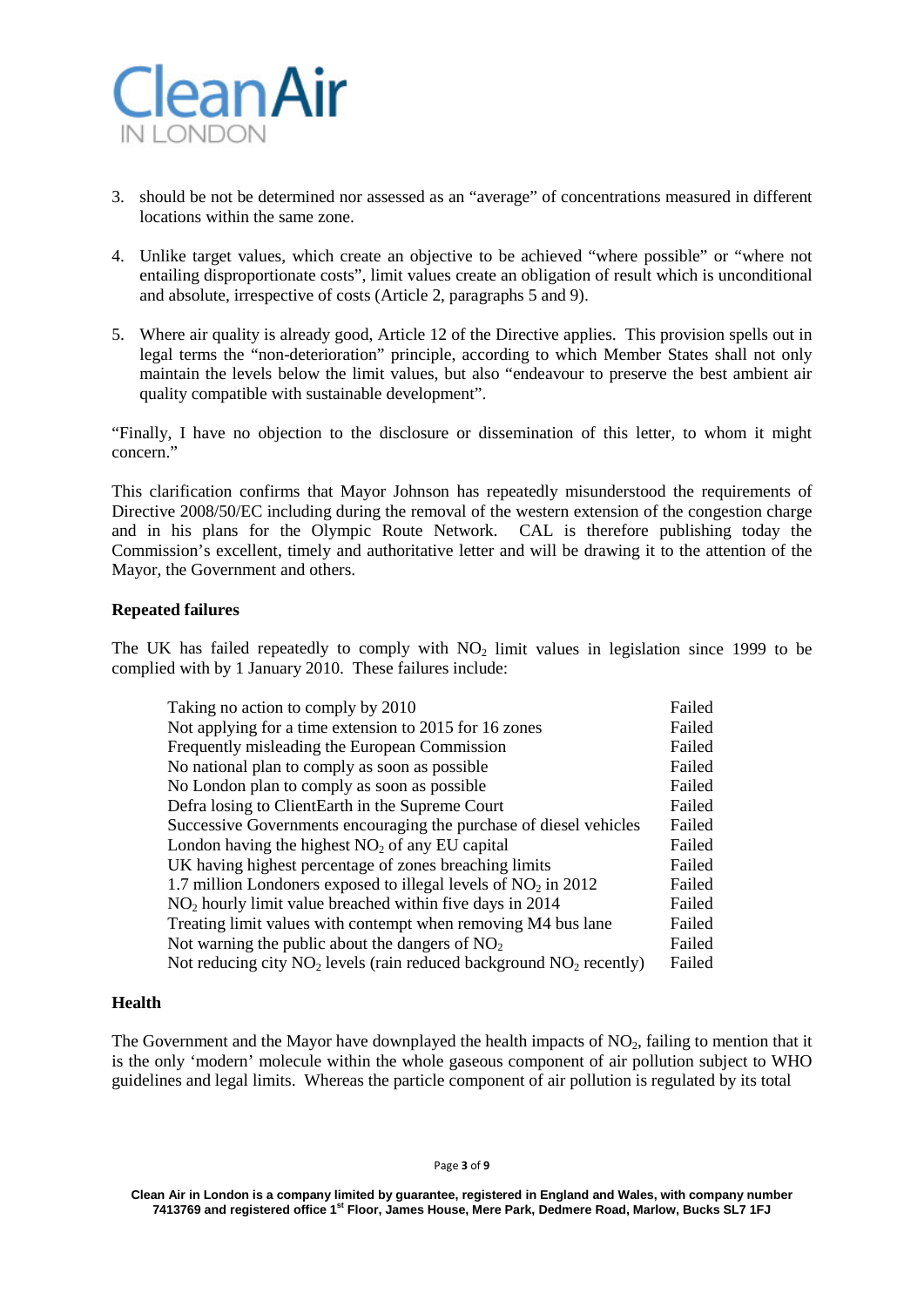

mass concentration, gases other than  $NO<sub>2</sub>$  are largely ignored. It is vital therefore that levels of  $NO<sub>2</sub>$ are reduced to avoid: its direct health effects and those of other toxic pollutants from combustion; and its contribution with nitrogen monoxide as a precursor to the formation of deadly particles. Sulphur dioxide, which is also regulated, has been largely eliminated as a problem by the use of ultra-low sulphur fuels.

The WHO classified diesel exhaust carcinogenic to humans in June 2012 and outdoor air pollution and particulate matter as carcinogenic to humans in October 2013. A state of the art report by the WHO earlier last year said "Many studies have documented associations between day-to-day variations in  $NO<sub>2</sub>$  and variations in mortality, hospital admissions, and respiratory symptoms. Also, more studies have now been published showing associations between long-term exposure to  $NO<sub>2</sub>$  and mortality and morbidity. Both short- and long-term studies have found these adverse associations at concentrations that were at or below the current EU limit values, which for  $NO<sub>2</sub>$  are equivalent to the WHO Air Quality Guidelines". Last September, another leading group of scientists said there is evidence for a long-term effect of  $NO<sub>2</sub>$  on natural mortality as high as that of  $PM<sub>2.5</sub>$  which has long been considered the most dangerous air pollutant.

Air pollution is also an equality issue. Policy Exchange found, in its report titled Something in the Air: The forgotten crisis of Britain's poor air quality that in the worst  $10\%$  of London for NO<sub>2</sub>, 5-10 year old children are 47% more likely than the London average to be eligible for free school meals and residents are 26% more likely than the London average to be on income support.

### **Sources**

Diesel vehicles and gas heating and cooking, together increasingly with new local sources of combustion, are the main sources of  $NO<sub>2</sub>$  in London. Policy Exchange has estimated that diesel vehicles are responsible for 91% of dangerous airborne particles ( $PM_{2.5}$ ) and 95% of  $NO_2$  exhaust emissions from road transport in London. The Mayor estimates that  $82\%$  of NO<sub>2</sub> emissions in London are generated within the city.

In summary,  $NO<sub>2</sub>$  laws are the most powerful tool citizens have to hammer down carcinogenic diesel exhaust and other toxic pollutants from combustion.

# **Quotes**

Simon Birkett, Founder and Director of Clean Air in London, said:

"Europe at its 'best' is taking legal action against the UK at its 'worst' on air pollution.

"Clean Air in London (CAL) congratulates Commissioner Potočnik on the European Commission's Clean Air Policy Package announced on 18 December at the end of the 'Year of Air' which prioritised full compliance with air pollution laws throughout Europe by 2020 and reductions of the most harmful emissions by 2030. CAL has wanted the Package to be backed by early infraction action and binding emission limits in 2025 and so today's announcement of infraction action commencing is very welcome.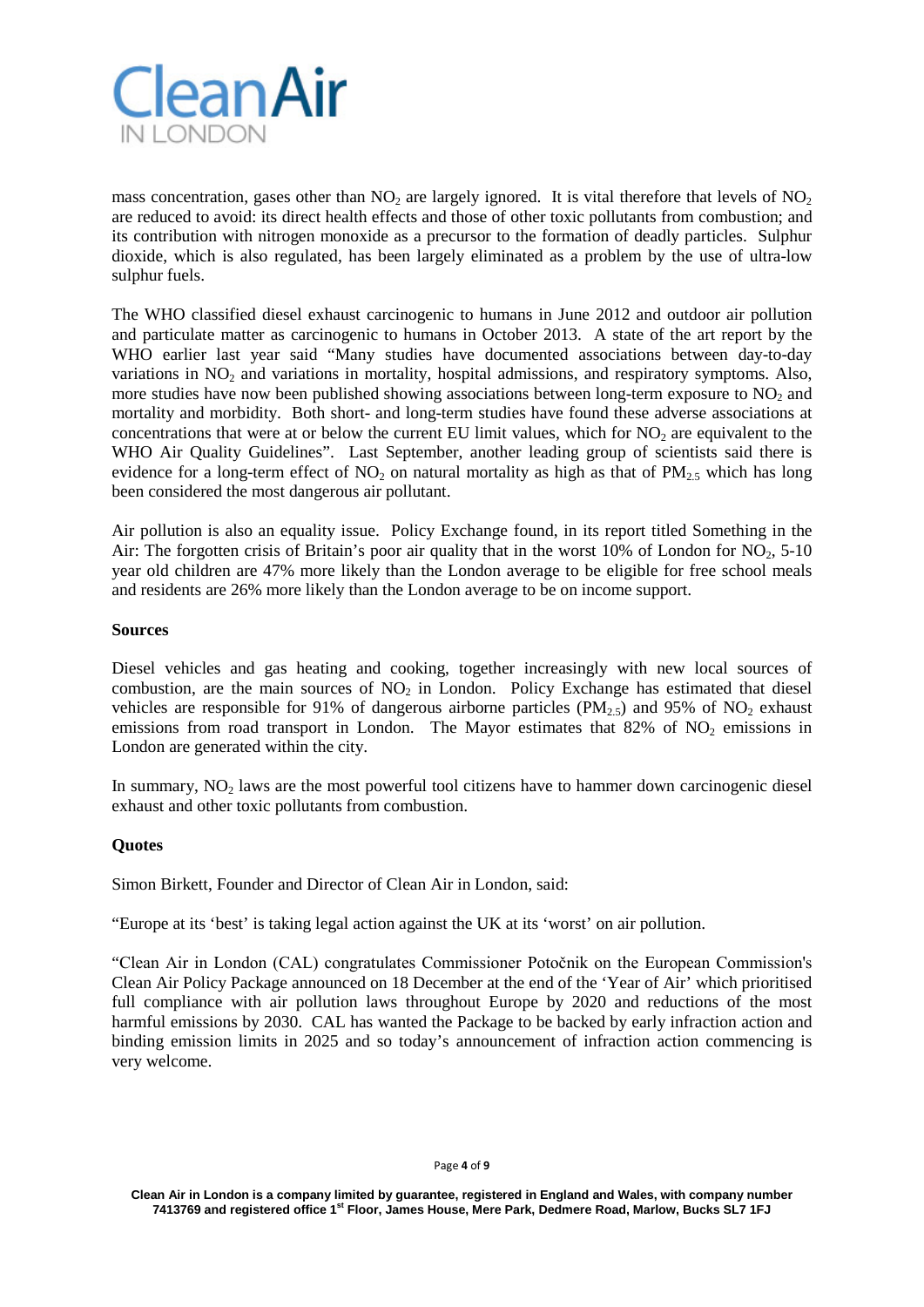

"Commissioner Potočnik was right to delay legal action on nitrogen dioxide (NO2) while ClientEarth's case was progressing to the Supreme Court and the Clean Air Policy Package was being negotiated across Europe over nearly three years. He was also right choose to enforce not reopen the Directive on ambient air quality and cleaner air for Europe (Directive 2008/50/EC) in the Clean Air Policy Package, despite overwhelming health evidence showing the need for tighter air pollution laws, given the UK and some European cities and regions were actively lobbying for the existing laws to be weakened. Some mistook last December's announcement to mean infraction would begin not end in 2020 but today's news confirms they were wrong. Member States and cities need to understand they will be paying fines (or perhaps Ministers and Mayors should face jail?) from 2020 if they do not comply with these public health laws.

"This enforcement action against the UK is much needed. The UK has failed repeatedly to comply with  $NO<sub>2</sub>$  limit values in legislation since 1999 to be complied with by 1 January 2010.

"In many ways the Government's failure to address air pollution mirrors its failure to prepare for flooding. Free market anarchy, caused by having no constraints on money-making, will always lead to public health and environmental catastrophes.

"The Mayor has also been at fault. In particular, his refusal for six years to take action to reduce harmful pollution from passenger cars means its proportion of deadly pollution emissions is forecast to grow by a staggering 20% between 2010 and 2015. Almost as bad, his claims of reductions in concentrations and computer modelled emissions are misleading at best. Transboundary or background levels of  $NO<sub>2</sub>$  have reduced, no doubt partly or entirely due to two or three years of heavy rainfall, while the London component of regulated concentrations (i.e. what we breathe) appears to be relatively unchanged over many years. Last but not least, the Mayor has also misunderstood Directive 2008/50/EC and is irresponsible to say "natural justice demands that authorities should only be held accountable for the things it can do" seemingly ignoring that he has the powers and influence necessary to reduce air pollution.

"The Mayor should stop spending months or years consulting legacy industries behind closed doors about possible measures that get watered down again and again and instead take all action necessary to tackle the biggest public health risk after smoking. Mayor Johnson needs to:

- 1. ban carcinogenic diesel exhaust from the most-polluted parts of London by 2020 with an intermediate step by May 2018. This policy needs to be backed by investment in infrastructure to deliver zero emission vehicles in the medium term;
- 2. stop forcing taxi drivers to buy one of two large diesel vehicles when replacing their vehicles and invest in a rapid charging network. His plans for hybrid taxis in 2018 are too little, far too late;
- 3. fit the latest emission filters to thousands of buses and non-road mobile machinery (construction equipment and trains) now to reduce the most harmful diesel emissions;
- 4. reduce building emissions with a moratorium on new incinerators and combined heat and power plants and biomass burning in London until legal limits are met; and

Page **5** of **9**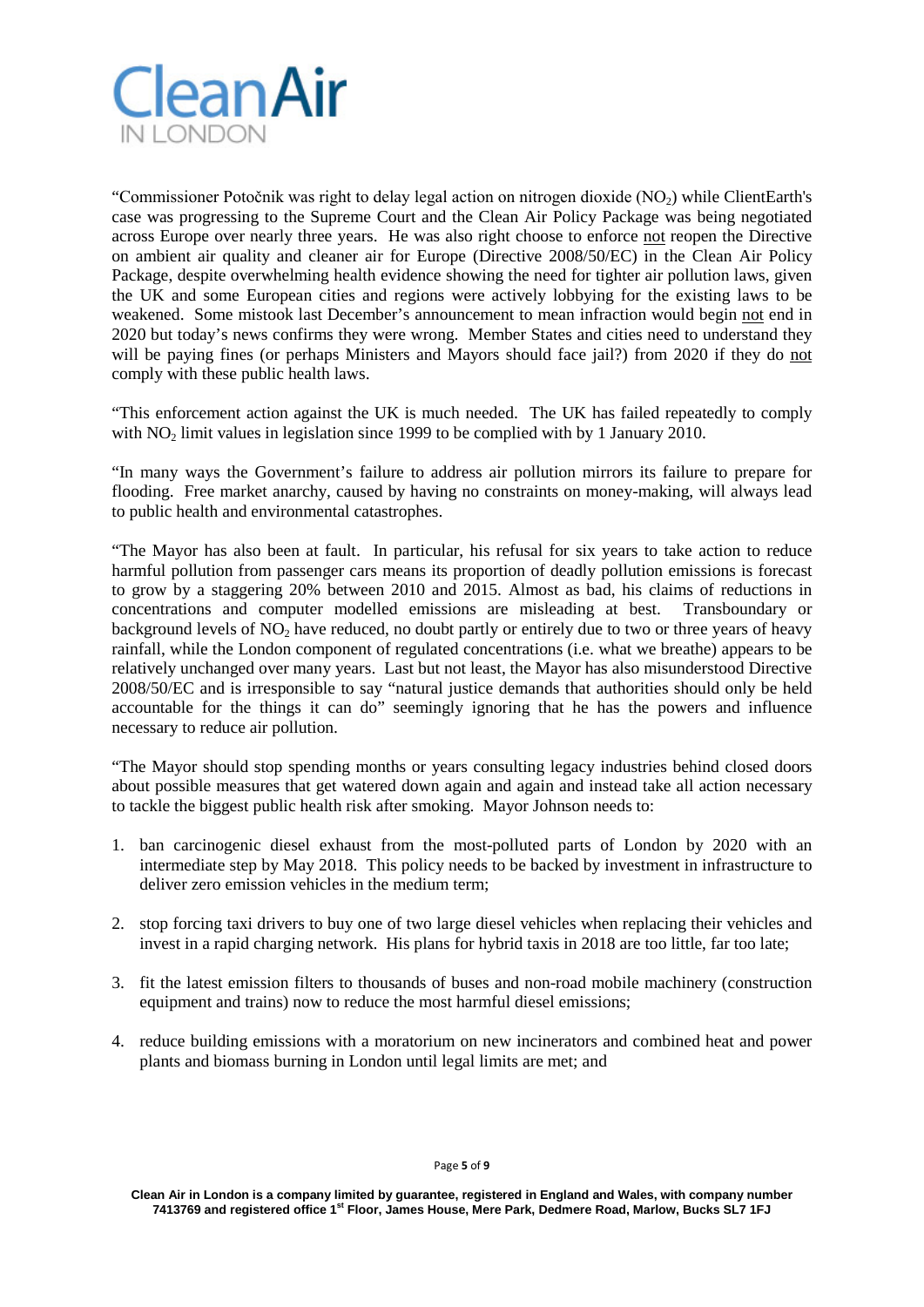

5. warn Londoners during smog episodes to reduce hospitalisations, save lives and build public understanding of air pollution.

"All of these measures need to be backed by real-world testing of emissions and the best scientific evidence.

"In this context, the Mayor's repeated backward steps and lack of ambition for his so-called ultra-low emission zone by 2020 and other measures look ridiculous or worse. Action to restrict diesel passenger cars must be an urgent priority not least within an ultra-low emission zone within the area bounded by North and South Circular roads. No-one wants fines but the end of any [five stage] enforcement process must have a final sanction of fines or jail (for Ministers and/or Mayors) and the UK will deserve them at this rate.

'"In the end, it all boils down to protecting public health and reducing inequalities. CAL therefore wants to thank particularly Jean Lambert MEP (Green), Sarah Ludford MEP (Liberal Democrat), Claude Moraes MEP (Labour), Keith Taylor MEP (Green) and Barry Gardiner MP (Labour) for their incredible efforts in championing this public health issue over many years. They are amazing!"

"Clean Air in London urges voters to ask all politicians standing for election in the European and London elections on 22 May what action they will take to reduce air pollution by May 2018."

#### **Notes**

1. Clean Air in London's 'Quick guide to air pollution' and summary table

<http://cleanairinlondon.org/news/quick-guide-to-air-pollution/>

[http://cleanairinlondon.org/wp-content/uploads/CAL-256-UK-AQ-Zones-and-AQ-as-reported-](http://cleanairinlondon.org/wp-content/uploads/CAL-256-UK-AQ-Zones-and-AQ-as-reported-September-2013_Updated-draft-3112131.pdf)[September-2013\\_Updated-draft-3112131.pdf](http://cleanairinlondon.org/wp-content/uploads/CAL-256-UK-AQ-Zones-and-AQ-as-reported-September-2013_Updated-draft-3112131.pdf)

2. London has the highest levels of nitrogen dioxide of any capital city in Europe (again)

<http://cleanairinlondon.org/hot-topics/highest-no2-of-any-capital-city-in-europe-again/>

3. European Commission's Clean Air Policy Package, 18 December 2013

[http://ec.europa.eu/environment/air/clean\\_air\\_policy.htm](http://ec.europa.eu/environment/air/clean_air_policy.htm)

4. European Commission guidance on infraction and fines

[http://ec.europa.eu/eu\\_law/infringements/infringements\\_en.htm](http://ec.europa.eu/eu_law/infringements/infringements_en.htm)

[http://ec.europa.eu/eu\\_law/infringements/infringements\\_dommages\\_en.htm](http://ec.europa.eu/eu_law/infringements/infringements_dommages_en.htm)

5. ClientEarth's case at the Supreme Court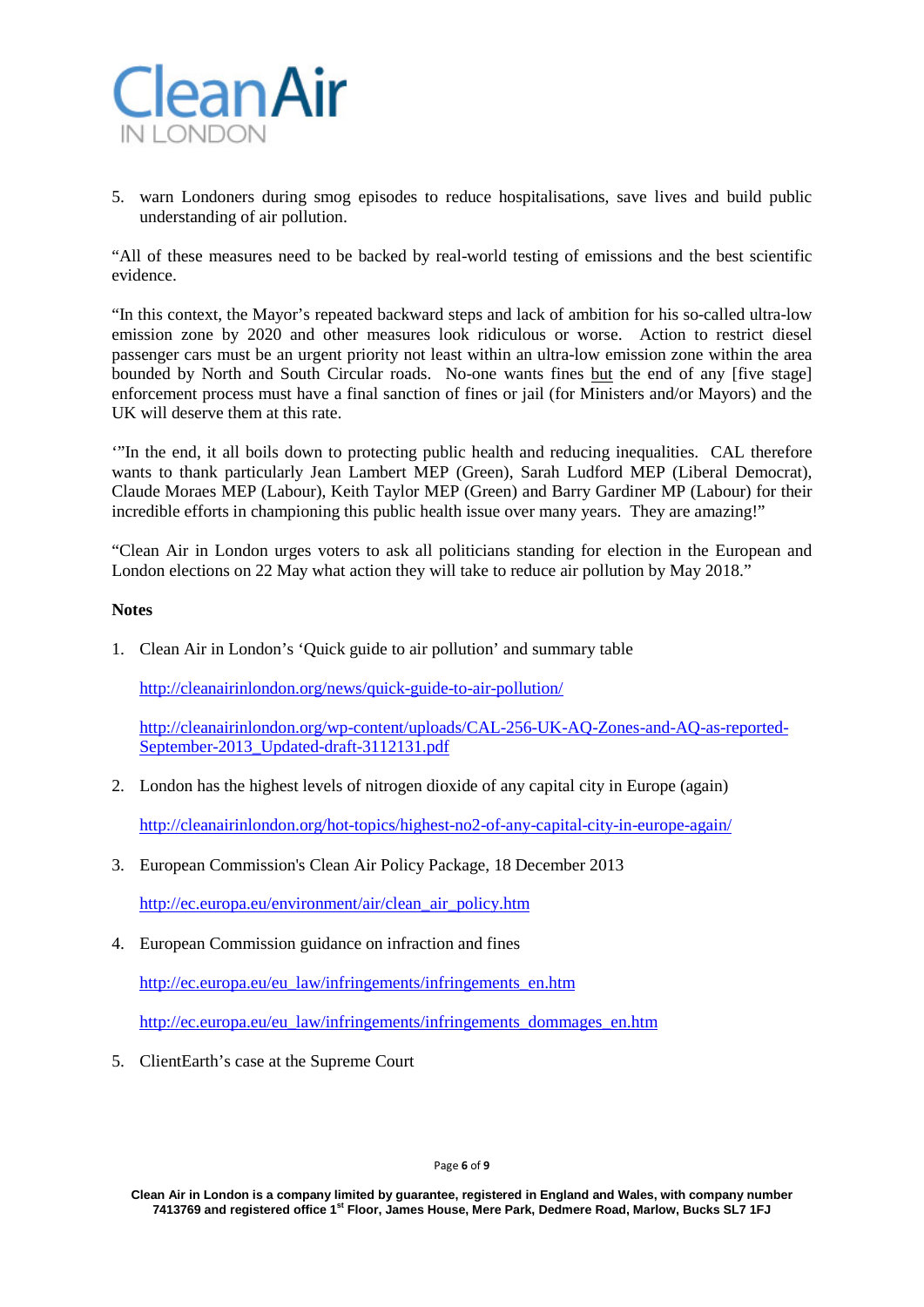

[http://www.clientearth.org/201307172236/news/press-releases/supreme-court-calls-on-europe-to](http://www.clientearth.org/201307172236/news/press-releases/supreme-court-calls-on-europe-to-fast-track-uk-air-pollution-case-2236)[fast-track-uk-air-pollution-case-2236](http://www.clientearth.org/201307172236/news/press-releases/supreme-court-calls-on-europe-to-fast-track-uk-air-pollution-case-2236)

6. Clean Air in London's complaint to the European Commission dated 15 January 2012 about widespread breaches of air pollution laws and efforts by the Government to mislead the European Commission

[http://cleanairinlondon.org/legal/clean-air-in-london-lodges-complaint-over-breaches-of-air](http://cleanairinlondon.org/legal/clean-air-in-london-lodges-complaint-over-breaches-of-air-pollution-laws-in-london/)[pollution-laws-in-london/](http://cleanairinlondon.org/legal/clean-air-in-london-lodges-complaint-over-breaches-of-air-pollution-laws-in-london/)

7. London Air Quality Network monitoring results and conference papers

<http://www.londonair.org.uk/london/asp/LAQNSeminar/>

[http://www.londonair.org.uk/london/asp/LAQNSeminar/pdf/June2013/Gary\\_Fuller\\_Air\\_pollution](http://www.londonair.org.uk/london/asp/LAQNSeminar/pdf/June2013/Gary_Fuller_Air_pollution_in_London_trends_&_challenges.pdf) in London trends  $&c{hallenges.pdf}$ 

8. Mayor's assessment of nitrogen dioxide in London

[http://cleanairinlondon.org/wp-content/uploads/CAL-256-GLA-breakdown-of-NO2-by-borough](http://cleanairinlondon.org/wp-content/uploads/CAL-256-GLA-breakdown-of-NO2-by-borough-to-2020-based-on-LAEI-2010.pdf)[to-2020-based-on-LAEI-2010.pdf](http://cleanairinlondon.org/wp-content/uploads/CAL-256-GLA-breakdown-of-NO2-by-borough-to-2020-based-on-LAEI-2010.pdf)

[http://questions.london.gov.uk/QuestionSearch/searchclient/questions/question\\_48367](http://questions.london.gov.uk/QuestionSearch/searchclient/questions/question_48367)

<http://data.london.gov.uk/dashboard-summary/environment>

Oral evidence to the Environmental Audit Committee on 5 January 2010 (page 15)

*"On PM10 we are trying to kind of cobble it together out of two bits of TfL funding, and the more you keep pushing, the more you are able to put something together, but it is just not where we need to be, and actually the fact that the European Union have talked about up to a £300 million is fantastic because it is a great force for us to say, Right, well, we should all be prepared to pay up to £299 million to address this issue."*

<http://www.publications.parliament.uk/pa/cm200910/cmselect/cmenvaud/229/229ii.pdf>

See attached TfL document, paragraph 5.34 on page 19 which stated:

*"It is important to also consider the wider context. Should the EU limit values for*  $PM_{10}$  *and NO<sub>2</sub> not be met, infraction proceedings against the Government could lead to significant fines. The figure of £300m has been suggested for some years as the amount that the UK Government could be fined if it was found to be in breach of limit values. It is not clear what basis there is for this, but it might not be unrealistic. The fine would be calculated on the basis of a lump sum (min 11m Euros) plus a periodic payment, based on the seriousness of the offence and the capacity of the Member State to pay. As an example, in 2005 France was fined a lump sum of 20m Euros plus a*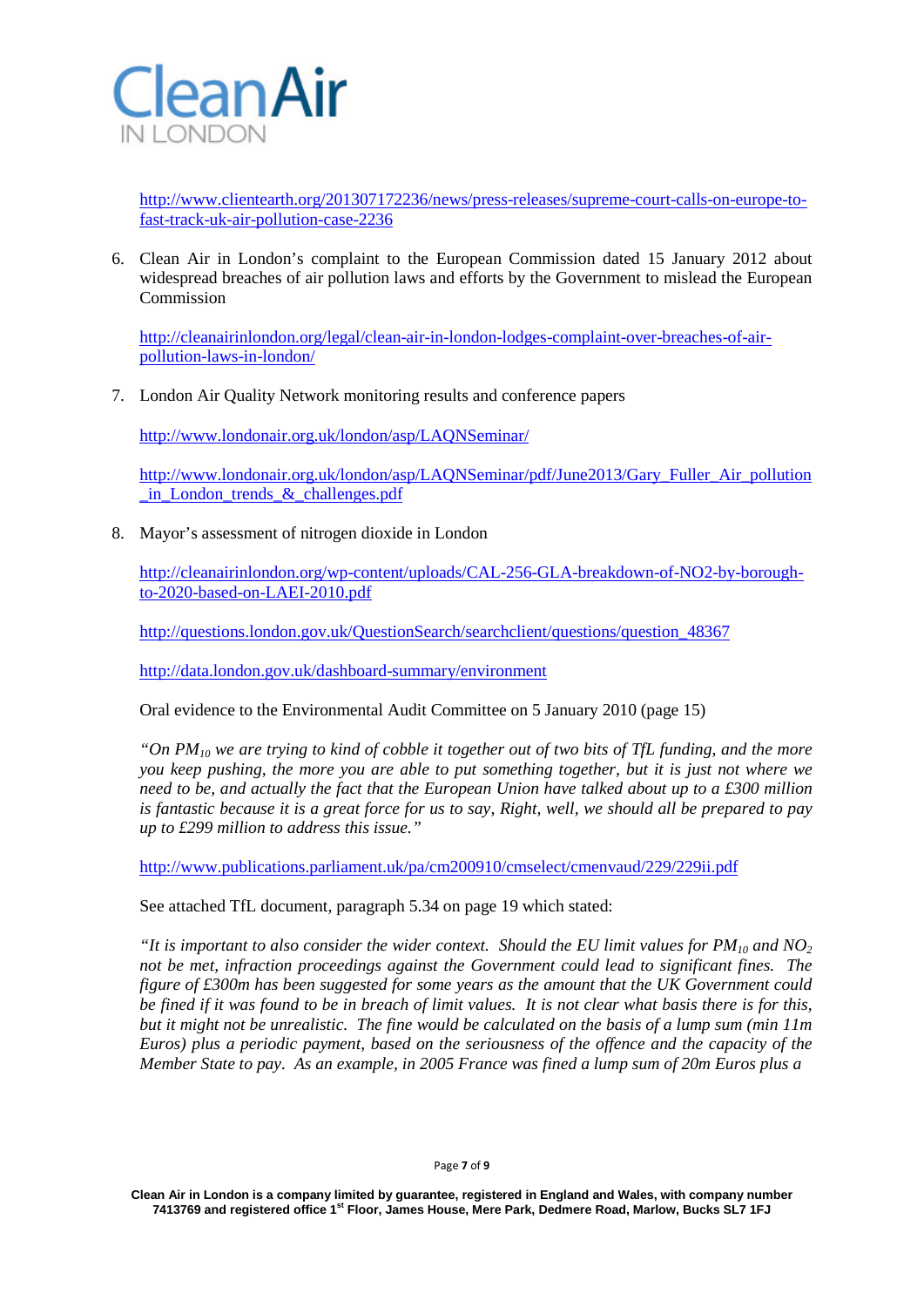

*payment of 58m Euros for every six months that the country was in breach of an environmental directive."*

9. Nitrogen dioxide hourly limit value for whole of 2014 breached in five days in Oxford Street

[http://www.londonair.org.uk/london/asp/publicstats.asp?region=0&site=WM6&la\\_id=&network=](http://www.londonair.org.uk/london/asp/publicstats.asp?region=0&site=WM6&la_id=&network=All&postcode=&MapType=Google&VenueCode=) [All&postcode=&MapType=Google&VenueCode=](http://www.londonair.org.uk/london/asp/publicstats.asp?region=0&site=WM6&la_id=&network=All&postcode=&MapType=Google&VenueCode=)

10. World Health Organisation and other health advice particularly in relation to nitrogen dioxide

[http://www.euro.who.int/en/health-topics/environment-and-health/air](http://www.euro.who.int/en/health-topics/environment-and-health/air-quality/publications/2013/review-of-evidence-on-health-aspects-of-air-pollution-revihaap-project-final-technical-report)[quality/publications/2013/review-of-evidence-on-health-aspects-of-air-pollution-revihaap-project](http://www.euro.who.int/en/health-topics/environment-and-health/air-quality/publications/2013/review-of-evidence-on-health-aspects-of-air-pollution-revihaap-project-final-technical-report)[final-technical-report](http://www.euro.who.int/en/health-topics/environment-and-health/air-quality/publications/2013/review-of-evidence-on-health-aspects-of-air-pollution-revihaap-project-final-technical-report)

<http://ehp.niehs.nih.gov/ehbasel13/p-2-05-23/>

11. Low emission zones in Europe

[http://www.lowemissionzones.eu](http://www.lowemissionzones.eu/)

12. Government admits widespread breaches of air pollution laws

<http://cleanairinlondon.org/legal/government-admits-widespread-breaches-of-air-pollution-laws/>

Government's report to the European Commission on legal breaches in 2012 showed:

34 of 43 UK zones have breached  $NO<sub>2</sub>$  limit values in 2012 which have been in legislation since 1999 to be complied with by 1 January 2010

Pages 24/25 of the report state:

Five [of 43] zones met the annual mean limit value for  $NO<sub>2</sub>$  in 2012:

Blackpool Urban Area (UK0022) Preston Urban Area (UK0023) Highland (UK0039) Scottish Borders (UK0040) Northern Ireland (UK0043)

The remaining 38 zones had locations with measured or modelled annual mean  $NO<sub>2</sub>$ concentrations higher than the annual mean limit value  $(40 \mu g/m^3)$ ."

Note: Four zones exceeded the  $NO<sub>2</sub>$  annual limit value but obtained limited time extensions.

Time extensions granted by the European Commission in June 2012 for Leicester, North Wales, Nottingham and Portsmouth to comply with the  $NO<sub>2</sub>$  limit values have been breached again in

**Clean Air in London is a company limited by guarantee, registered in England and Wales, with company number 7413769 and registered office 1st Floor, James House, Mere Park, Dedmere Road, Marlow, Bucks SL7 1FJ**